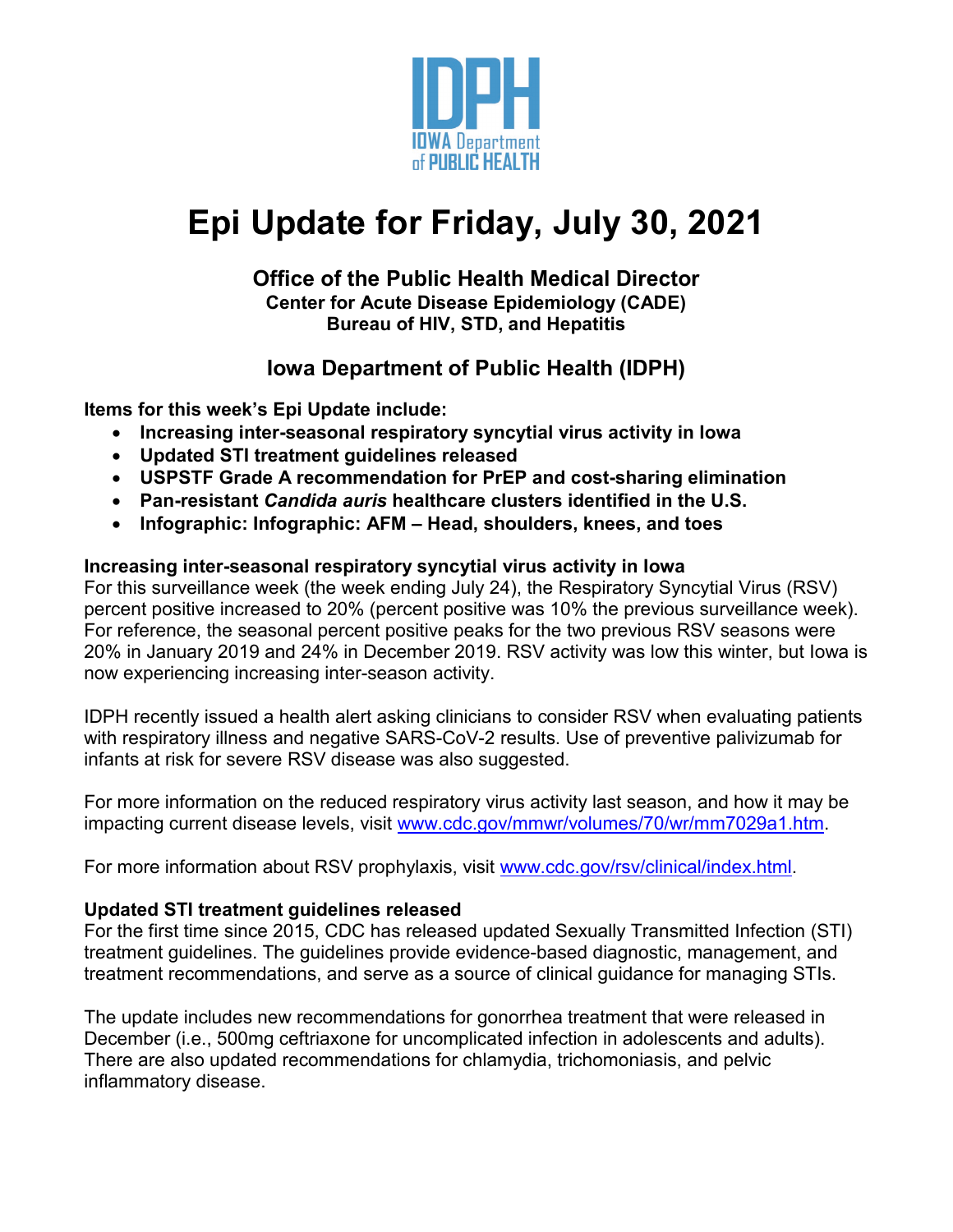For some infections (e.g., chlamydia), recommended and alternative regimens are listed. Although recommended regimens are preferred, there will be instances in which alternative regimens are more advantageous. For example, the alternative regimen for chlamydia is a single dose treatment and will be preferred when adherence to a full week of treatment is questionable. Shared clinical decision-making by the patient and the provider are encouraged to determine which treatment is most useful for the patient.

[STIs are common and costly.](https://www.cdc.gov/std/statistics/prevalence-incidence-cost-2020.htm) In 2020, there were 15,095 cases of chlamydia, 6,919 cases of gonorrhea, and 500 cases of syphilis reported in Iowa. In the U.S., 26 million new STIs occur each year, totaling nearly \$16 billion in medical costs. Evidence-based prevention, diagnostic, and treatment recommendations are critical to STI control efforts now more than ever.

All providers are encouraged to regularly reference and utilize these guidelines when assessing patient needs related to testing and treatment.

To view the updated guidelines, visit [www.cdc.gov/std/treatment-guidelines.](http://www.cdc.gov/std/treatment-guidelines) The mobile apps have not yet been updated, however you may access the quick guide on the mobile device friendly site at [www.cdc.gov/STIapp/.](http://www.cdc.gov/STIapp/)

#### **USPSTF Grade A recommendation for PrEP and cost-sharing elimination**

In June 2019, the US Preventive Services Task Force (USPSTF) gave pre-exposure prophylaxis for HIV prevention (PrEP) a Grade "A" recommendation. This led to the new requirement (as of January 1, 2021) that commercial health plans and expanded Medicaid programs cover PrEP medications and associated services with no cost-sharing to patients.

This is an important change to the PrEP access landscape. Historically, medication assistance programs have provided substantial medication assistance but have not contributed to medical visit or laboratory cost offsets – which resulted in patient cost-sharing that was often burdensome and/or prohibitive.

In order to ensure that PrEP medications and associated services (provider visits and laboratory studies) are covered with no-cost sharing to patients, it is vital that providers and billing teams become familiar with appropriate coding techniques. NASTAD has recently released a coverage brief that provides an overview of this policy change, as well as links to resources to assist PrEP providers in ensuring that PrEP services are billed appropriately.

Please share this information widely with those who provide PrEP and who may be interested in providing PrEP services. Questions related to this policy can be directed to the HIV and Hepatitis Prevention Program at [HIVHCVPrevention@idph.iowa.gov.](mailto:HIVHCVPrevention@idph.iowa.gov)

#### **Pan-resistant** *Candida auris* **healthcare clusters identified in the U.S.**

Last week, CDC's MMWR described independent clusters of resistant *Candida auris* (*C. auris*) infections within Texas and Washington, D.C. healthcare facilities.

- In two Texas facilities, 22 cases were identified, including two pan-resistant cases and five cases resistant to echinocandins and fluconazole.
- In Washington, D.C., 101 cases were identified, including three that were pan-resistant.
- Cases for both clusters were identified through skin colonization screening and/or clinical isolate testing confirmed through CDC's AR Lab Network.